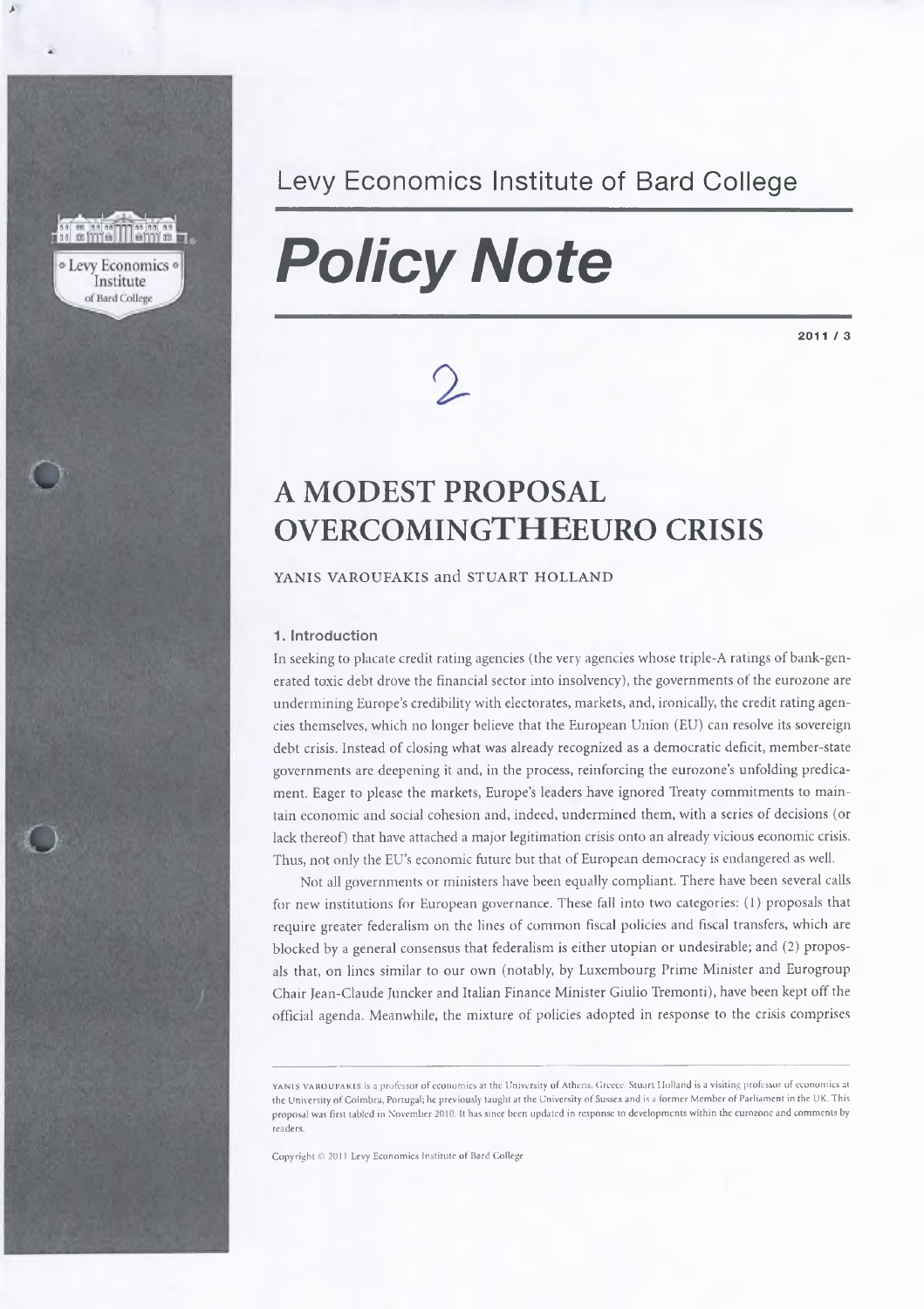new expensive loans (to already insolvent member-states), more austerity (which guarantees a reduction in the states' national income), and, possibly, the prospect of some debt buyouts.

One thing is crystal clear: the combination of policies adopted, based on the triptych loans, austerity, and debt buyouts, is failing both economically and politically. On March 14 and again on March 25,2011, the EU's leadership failed to agree on how to increase the European Financial Stability Facility Committee (EFSF) bailout fund, deferring their decision (with the fall of the government in Portugal, following that in Ireland) until June. The surplus countries (Germany, Finland, Austria, and the Netherlands) are objecting to open-ended, unlimited-liability lending to the fiscally challenged periphery. Germany and Finland resist the fiscal transfers necessary under the EFSF and, post-2013, a European Stability Mechanism.

Our main point is that *none of this is even necessary.* As argued below, the euro crisis can be dealt with *without any fiscal transfers*, with *no taxpayer-funded bond buy-backs,* and *without changing existing treaties.* What Europe needs today is:

- 1. A commitment to stabilize the current debt crisis by transferring a share of national debt to Europe, which (at less than 1 percent of GDP) has next to none (and, until May last year, had none at all).
- 2. For the European Central Bank (ECB) to hold the transferred debt as eurobonds and offer net issues of such bonds, which would create a highly liquid market in European paper, attract capital from the central banks of surplus economies and sovereign wealth funds. This new, highly liquid market for eurobonds will, in itself, lessen volatility in the remaining bonds of member-states as well as attract funds to the "center" with which to cofinance recovery and turn the eurozone's current weakness into a major strength.
- 3. To utilize this inward flow of capital, in conjunction with the funds raised by the European Investment Bank (EIB) (from its own bonds issues), to finance the European Economic Recovery Programme. The Union has been committed to this since 2008 but is currently blocked by deflationary policies that risk a double-dip recession, not only in Europe but also in the United States.
- 4. To achieve such a eurobond-funded recovery (by shifting excess savings into investments, rather than printing money) by drawing on the precedent of the US New Deal;

a singular attempt by the Roosevelt Administration to build up a fresh confidence in the ability of governments to govern at a time of crisis (rather than be serial victims of a vicious circle that leaves neither states nor markets in charge).

5. To contribute to a more balanced recovery of the global economy (which is one of the main stated aspirations of the G20) by recycling global surpluses into productive, socially useful and environmentally sustainable investments.

A key to this is not fiscal transfers but rather a *tranche transfer:* transferring a share of national debt and borrowing to eurobonds held and issued by the ECB. A new institution to issue such eurobonds was recommended in a report to Jacques Delors in 1993.<sup>1</sup> The Breughel Institute more recently has done the same. The EIB has declined to issue the bonds, which is sensible, since there is a difference between bonds as instruments of debt stabilization and bonds for investment in recovery.

But the scale of the current debt crisis is such that we do not need a new permanent institution (such as the European Stability Mechanism, or ESM, planned for 2013), nor a temporary institution such as the EFSF, but one which is sufficiently established both to command the respect of financial markets (including global bond markets) and to deter short-term speculation.

If such a tranche transfer of debt were up to 60 percent of GDP (as Policy 1 below recommends), it would reduce the default risk for the most exposed member-states by lowering their debt-servicing costs, and signal to bond markets that governments have a proactive response to the crisis, rather than remaining victims of (unelected) credit rating agencies.

Importantly, the tranche transfer would not be a debt write-off. The member-states whose bonds are transferred to the ECB would be responsible for paying the interest on them, but at much lower rates. This also would strengthen rather than undermine the Stability and Growth Pact (SGP).

At present, the SGP lacks credibility not only because France and Germany weakened it in  $2005<sup>2</sup>$  but also because the macroeconomics of debt reduction do not add up. The process by which rating agencies are serially downgrading memberstates' sovereign debt, causing them to refinance at a rate of 7-10 percent, is unsustainable, and the edge of the cliff of default.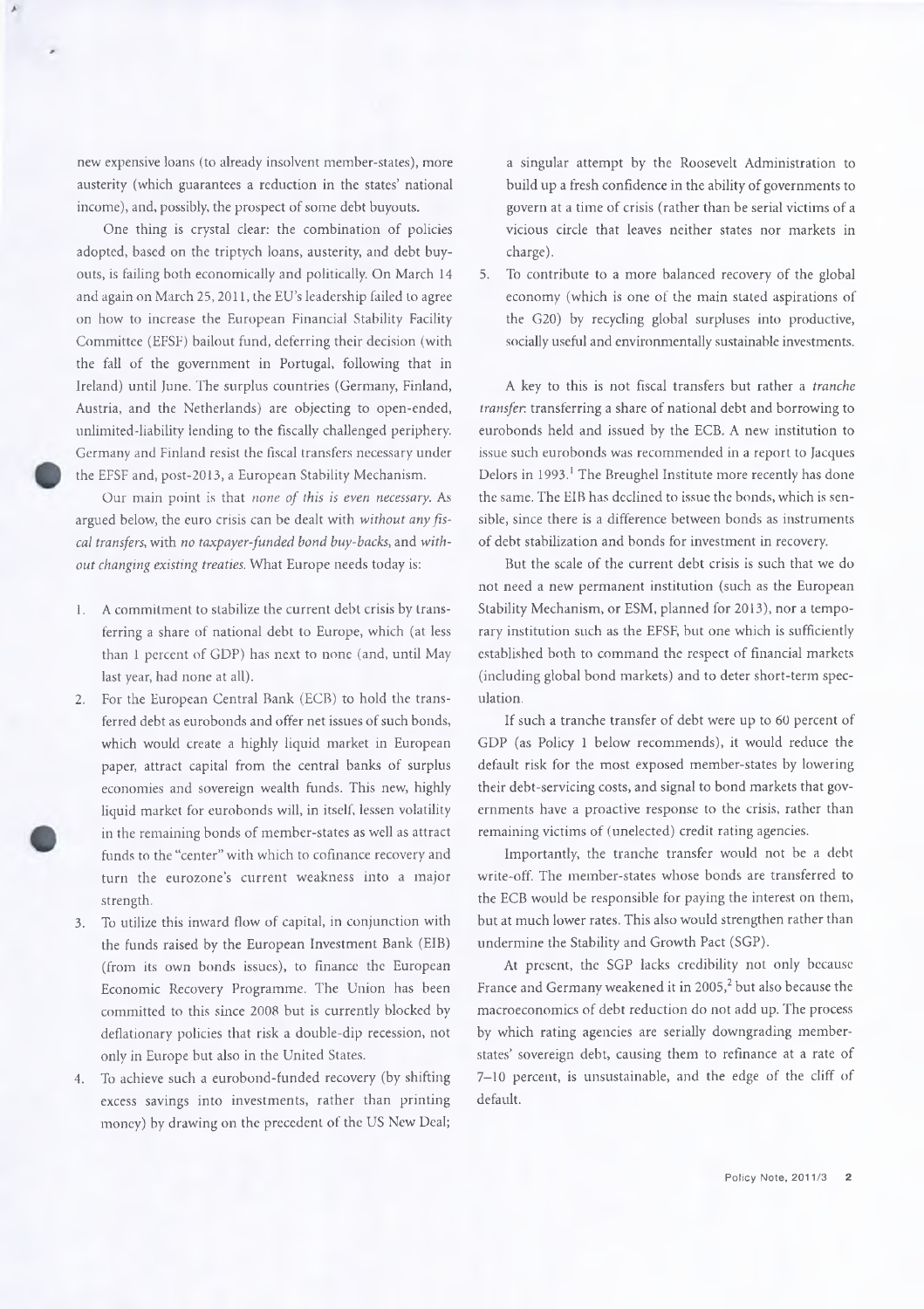In contrast, a tranche transfer would ensure that the remaining debt held by most member-states would be within national SGP limits—that is, below 60 percent of GDP. Even in the case of Greece, which is the outlier here, the debt excess in 2012 would be a manageable 27 percent rather than its currently unmanageable 87 percent. (Policies 1 and 2 of the "Modest Proposal" will address this further.)

Yet debt stabilization alone cannot be the complete answer to Europe's political crisis. The eurozone needs to reinvigorate its 2008 commitment to a European Economic Recovery Programme by learning from President Roosevelt's New Deal, whose success gave Harry Truman the confidence to fund the Marshall Plan—of which Germany herself was a principal beneficiary, and which she gained on the basis of debt restructuring and grants (rather than repayable, expensive loan finance).

The key to the New Deal, it must be remembered, was not cutting investments or raising taxes, but borrowing to invest through US Treasury bonds. These bonds do not count toward the debt of US states such as California or Delaware. In parallel, there is no need for eurobonds (which can match those issued on its own account by the EIB) to count toward the debt of EU member-states (see Policy 3 below).

Net issues of ECB eurobonds neither imply fiscal transfers *nor a buying out of national debt, nor national guarantees.* The EIB, already double the size of the World Bank, has issued bonds for 50 years without such guarantees. Eurobonds issued by the ECB would, in addition, attract surpluses from the central banks of the emerging economies and from sovereign wealth funds eager to achieve a more pluralistic and more secure global reserve currency system.

Both the US and the trade surplus economies (China, above all) would gain if this were part of a European Economic Recovery Programme—as recommended by the European Parliament in March 2009—whereas contraction of the European economy (as an outcome of debt stabilization without such a program) would reduce their exports' risking a double-dip global recession.

Our proposal, therefore, is radical yet modest, since it does not require new institutions. Several commentators have claimed that monetary union without a common fiscal policy is doomed to failure. But EU bond financing for a European "New Deal" would not need the equivalent of a US Treasury, nor common fiscal policies, nor financing from German or other taxpayers, nor a revision of the terms of reference of the European

Central Bank, nor a new European economic government. The institutional framework is already in place. Under existing EU Treaty provisions, since Maastricht, the heads of state and government in the European Council can determine "broad economic guidelines" for "general economic policies," which the ECB has been obliged not only "to note" or "to respect" but also "to support." This wording was in fact lifted directly from the constitution of the German Bundesbank. Article 282 of the Lisbon Treaty simplified this to: "The primary objective of the European System of Central Banks (and the ECB) shall be to maintain price stability," but that "without prejudice to that objective, it shall support the general economic policies of the Union in order to contribute to the achievement of the latter's objectives."

Some European economies, like others worldwide, are currently experiencing inflationary pressures. But these are not due to excess demand. Rather, they are caused by rising commodity and food prices due to high growth in the emerging economies, structural factors, and, last but not least, speculation. The issue of speculation in particular should be addressed, as French Prime Minister Nicolas Sarkozy has acknowledged. Arguably, more food should be available for consumption rather than for conversion into biofuels. But neither of these issues will be redressed by more European austerity, while with a European recovery program more firms could assure themselves of sustained cash flows from revenues (rather than from raising prices to compensate for lower cash flows in times of recession).

To preempt claims that new terms of reference will be needed for the EIB, let us be clear: they are not needed. Since 1997, on the initiative of then-Portuguese Prime Minister António Guterres,<sup>3</sup> the EIB gained a "cohesion and convergence remit" from the European Council to invest in health, education, urban regeneration, environmental technology, and SMEs.

Since then, the EIB has quadrupled its annual lending to more than 80 billion euros, or two-thirds of the "own resources" of the European Commission, and could quadruple this again by 2020—making a reality of the European Economic Recovery Programme. In this sense, a "New Deal" for today's Europe is much more tangible than Europe's leaders think.

The EIB as the investment arm of a European Economic Recovery Programme therefore already has macroeconomic potential. This is especially the case when investment multipliers are taken into account. As illustrated below, these multipliers can be as high as 3 (i.e., for every euro invested, three euros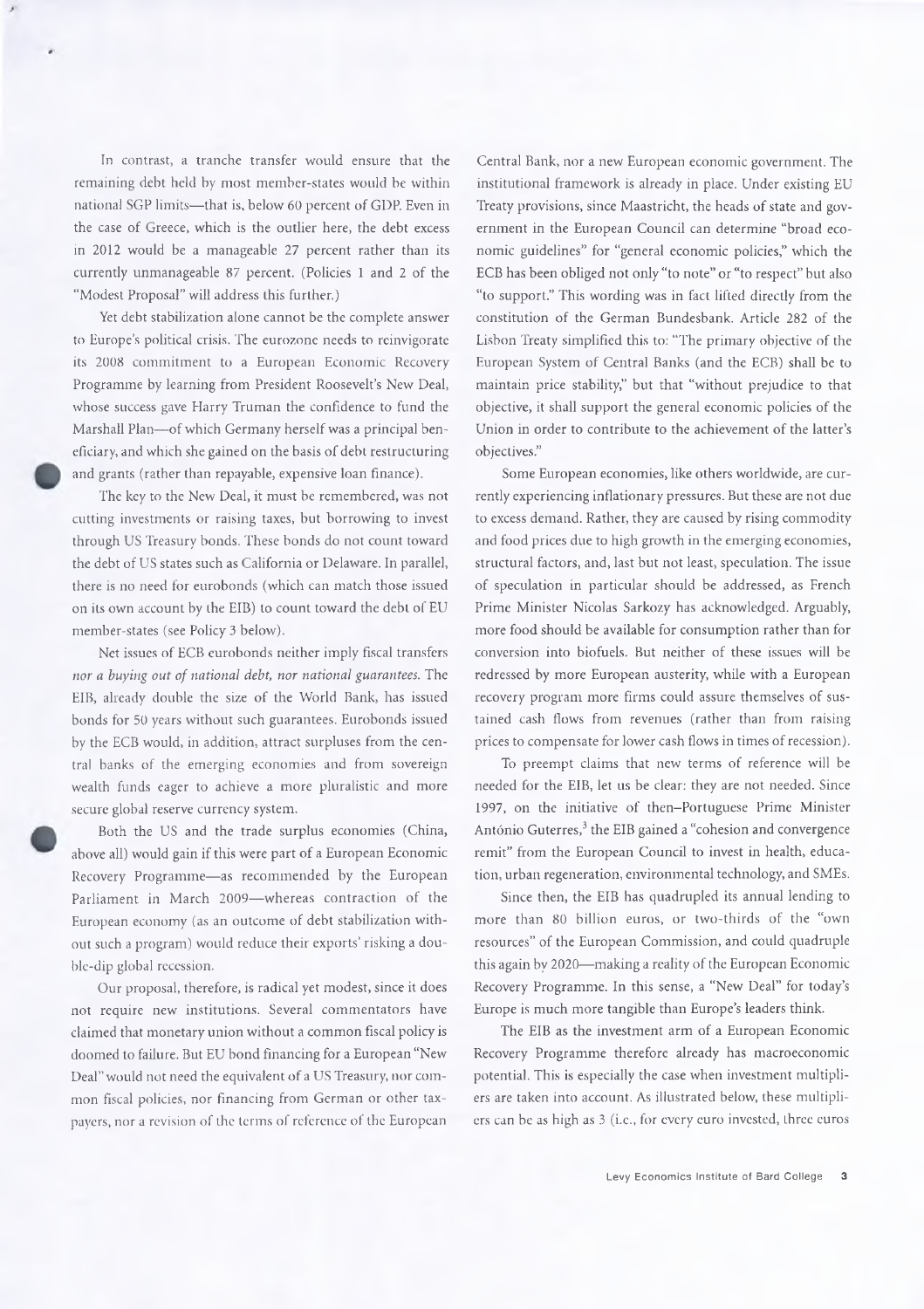in additional GDP are generated). Thus, an addition to EU investment of 1 percent of GDP by the EIB is tripled in terms of an investment-led recovery. It generates related investments and sustains rather than drains the private sector.

Finally, the macroeconomic recovery foreshadowed here, to which the EU has been formally committed since 2008, does not need to be monitored or surveyed, either by the European Commission or the ECB. The criteria have already been established by the European Council decisions since 1997. Nor is there necessarily any question about where the demand might come from. The very nature of the current crisis is the coexistence of insufficient effective demand (yielding low growth) and massive latent demand for investments in precisely the social and environmental areas that have been remitted to the EIB since 1997.

#### **2. The Nature of the Crisis**

Each response by the eurozone to the sovereign debt crisis has been consistently underwhelming. This includes, back in May 2010, the joint EU-International Monetary Fund operation to "rescue" Greece and the European Financial Stability Facility (EFSF), which was intended to support the rest of the fiscally challenged eurozone members (e.g., Ireland, Portugal, and Spain). More recently, European leaders announced a provisional agreement to create a permanent mechanism (the ESM) to replace the EFSF, as well as a series of measures aiming to stabilize the economies of the eurozone. Yet the crisis intensified.

The reason is that the crisis is both systemic and multidimensional, and includes a sovereign debt crisis, a banking sector crisis, and an underinvestment crisis. The reason the EU's current policies are failing financially, economically, and politically is that they seek to address only one of the crisis's three manifestations—the sovereign debt crisis—while displacing the banking sector crisis and deepening unemployment and recession in all save its core economies.

This exclusive focus on sovereign debt is counterproductive: instead of reducing the debt-to-GDP ratio of the stricken member-states, it makes it worse. The debt burdens of the fiscally stricken nations are compounded by huge, expensive loans to what are effectively insolvent states; new institutions that lack credibility in financial markets, not least since governments have yet to agree on their criteria (e.g., the EFSF); the negative effects of raising the funds to be loaned by utilizing toxic finan-

cial instruments, which contain a vicious default dynamic (which increases the likelihood of contagion within the eurozone); and massive austerity drives that reduce employment, income, and revenues for the member-states burdened with these new loans.

But the immediate effect is a worsening of the banking sector and underinvestment crises. Europe's private sector banks are overladen with worthless paper assets (both private and public). They are black holes into which the ECB is pumping oceans of liquidity that only occasionally result in a trickle of extra loans to business, since the banks are using the money to recapitalize without writing down debt that is still toxic. Meanwhile, the EU's policy mix in response to the sovereign debt crisis—founded primarily on austerity drives (as a condition for the new loans), including the aim to halve fiscal deficits by 2013—constrains economic activity further, and fuels the expectation of future sovereign defaults. In fact, the mechanism designed to raise funds for Ireland and Greece not only does nothing to preclude default but also enhances the prospects of other member-states (such as Portugal and Spain) becoming insolvent as well. So the crisis is reproducing itself rather than being resolved.

The problem with loans and bond buy-back schemes is that they do nothing to address either the banking sector crisis or the underinvestment crisis, and have minimal effects on the debt crisis. We therefore propose four main principles for a more comprehensive solution:

*Principle 1.* The triple debt, banking, and underinvestment crises must be tackled together. National debt stabilization needs to be matched by a restructuring of the banks. Recession of national economies needs to be offset by realizing the formal commitment of the Union to the European Economic Recovery Programme and respect for Treaty commitments to economic and social cohesion, both of which are undermined by a strategy focusing only on national debt and deficit reduction.

*Principle 2.* Shareholders rather than depositors in the banks that caused the financial crisis should share in the pain. Depositors and precautionary holdings in banks by individuals and pension funds should be protected; speculative holdings relying on ECB bailouts should not. Determining these will take time,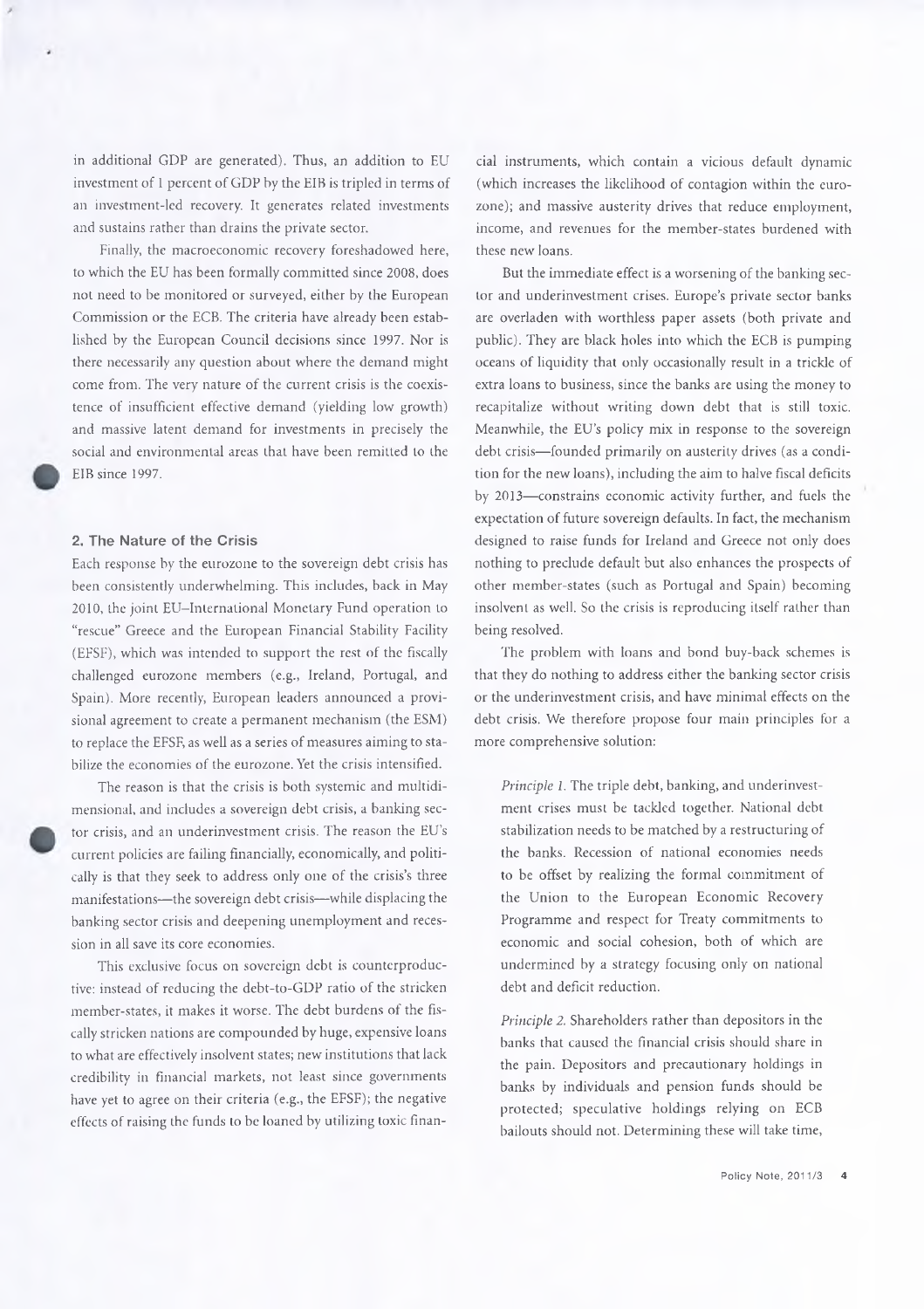but commitment to the principle should be from now. Both bank losses and portions of sovereign debts should be restructured in a transparent and socially equitable manner, rather than making electorates alone responsible for the banks' errors.

*Principle 3.* The crisis needs structural, proactive change, not reactive responses to exposed sovereign debt. German, Dutch, Finnish, and Austrian taxpayers should not be asked to shoulder new loans for insolvent countries. Fiscal transfers should be within the agreed framework of the Structural Funds through the European Commission's "own resources," rather than a response to the sovereign debt crisis. The structural change should be one by which a major share of national debt is transferred to the EU, to be held by the ECB as eurobonds.

*Principle 4.* Such a "tranche transfer" to ECB eurobonds should not count toward the national debt of member-states nor need be guaranteed by them any more than are EIB bonds. A key parallel is that US Treasury bonds do not count against the debt of American states nor are guaranteed by them. Therefore, EU eurobonds need not and should not count as part of the debt of EU member-states, nor be guaranteed by them.

**3. The Three Main Policies of Our "Modest Proposal"**

#### Policy 1. Stabilizing the sovereign debt crisis *Institution: European Central Bank*

*1.1 Tranche transfer to the ECB.* The ECB takes on its books a tranche of the sovereign debt of *each* member-state equal (at face value) to as much as 60 percent of GDP.

*1.2 ECB bonds.* The transferred tranche is held as ECB bonds *(eurobonds* hereafter) that are the ECB's own liability.

*1.3 Fiscal neutrality (i.e., no fiscal transfer).* Member-states continue to service their share of hitherto sovereign debt now held by the ECB. To do so, each participating member-state holds a debit account with the ECB that it services long term at

the lower interest rates attainable by the ECB as the Union's central bank. Formerly sovereign national debt transferred to the ECB reduces the debt-servicing burden of the most exposed member-states without increasing the debt burden of the other member-states.

*1.4 National debt reduction.* The transfer of debt of up to 60 percent of GDP to the ECB means that most European memberstates are Maastricht compliant on their remaining national debt and do not need to reduce it within the terms of reference of the SGP. Greece would need to do so, but at some 27 percent of GDP in 2012 rather than 87 percent such a reduction would be feasible, especially if the deflationary effects of current policies are offset by its share of EIB-financed cohesion and convergence investments.

*1.5 The SGP and the tranche transfer.* The national SGP limits therefore become credible with the tranche transfer to the ECB. For a member-state such as Greece, whose remaining national debt exceeds 60 percent of GDP, the transfer should be conditional on an agreed schedule for its reduction.

#### Policy 2. Tackling the banking sector crisis *Institution: European Financial Stability Fund*

*2.1 Rigorous stress tests.* These tests should be conducted centrally (rather than by national watchdog authorities) and assume an average haircut of 30 percent for sovereign bonds of member-states with a debt-to-GDP ratio exceeding 70 percent, and a 90 percent haircut for toxic paper found on the banks' books. The degree of recapitalization necessary for each eurozone bank should be computed on the basis of these tests.

*2.2 Banks seeking long-term liquidity from the ECB.* The ECB, funded by net issues of eurobonds subscribed by the central banks of surplus economies and sovereign wealth funds, can make large, medium-term liquidity provisions to the private banks, conditional on haircuts on the existing sovereign bonds in their portfolio.

*2.3 Recapitalization.* Recapitalization of banks should be short term, once off, and undertaken by the EFSF rather than a future ESM. It should also be in exchange for equity. If a bank cannot raise the necessary capital to meet the recapitalization target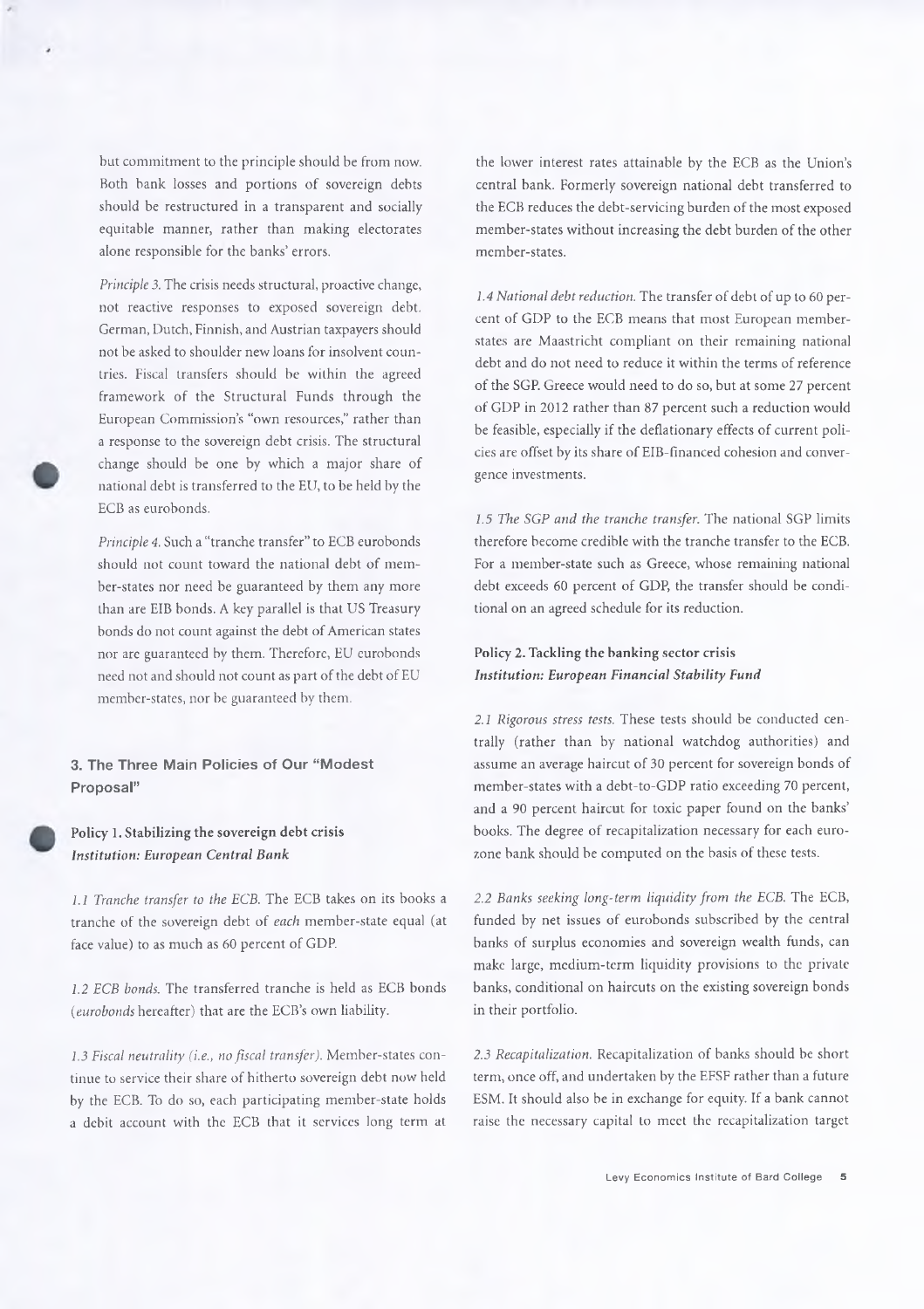computed above, then the EFSF (and, later, the ESM) should require a swap of capital for public equity in the bank. The financing for this could be from bonds issued by the EFSF/ESM rather than from national taxation. The return on the bonds should come from the dividends on the equity paid to the EFSF.

*Summary.* The purpose of Policy 2 is to cleanse the banks of questionable public and private paper assets so as to allow them to turn future liquidity into loans to enterprises and households. Currently, if banks were submitted to rigorous stress tests, several might be found to be bankrupt. Thus, Europe needs simultaneously to lean on them to come clean and to help them do so without insolvency.

#### Policy 3. European Economic Recovery Programme *Institutions: European Investment Bank, European Central Bank, and national governments*

*3.1 Cofinancing the EIB commitment to cohesion and convergence investments.* As indicated earlier, since 1997 the EIB has been remitted to contribute to both cohesion and convergence through investments in health, education, urban renewal and the environment, green technology, and new high-tech startups. But while it has done so with success, quadrupling its own borrowing and investments, its investments in many cases—as with the Trans-European Networks, or TENs<sup>4</sup>—have been constrained by the national debt and deficit limits of the SGP.

There is a strong case for maintaining that national cofinancing of EIB investments should not count toward national debt, and that this should be allowed within the 2005 revised terms of the SGP (see below). But just as EIB borrowing for investment through its own bonds is not counted against national debt by any of the major eurozone countries, nor need be so by others, ECB bonds that could cofinance EIB investments—by the analogy with US Treasury bonds—should not do so either.

The analogy with US Treasury bonds, which do not count on the debt of member-states of the American union, should be seized upon. It would take the brake off the TENs and, especially, the high-speed rail networks that in several memberstates are still being postponed because national cofinance counts within the current interpretations of the SGP. These in themselves could constitute one trillion euros in investments in the decade to 2020. Also, while their environmental impact in

the case of motorways is open to challenge, priority could be given to rail networks that are both less directly polluting and, in the case of shifting freight from road to rail, and for medium distances from air to rail, indirectly so.

*3.2 Extension of the role of the European Investment Fund (EIF).* The original design for the EIF was that it should issue Union bonds. But a parallel recommendation to Delors for the EIF, and which influenced his gaining consent from the 1994 Essen European Council to establish it, was that it should offer public venture capital for SMEs rather than only equity guarantees. The Council declined this at the time, but Ecofin, the governing body of the EIB Group (which includes the EIF), could remit it to do so.

A similar constraint on EIF finance for SMEs and new high-tech start-ups was that it initially would not consider an application for equity guarantees of less than 15 mecu<sup>5</sup> and then declined direct applications for such guarantees rather than offering them through private sector banks or other financial intermediaries. This was compromised by the concern of private banks to gain loan financing as counterpart packaging of such equity guarantees, and it denied the original design for the EIF that was to enable SMEs to avoid the need for interest repayments during the initial years of a high-tech start-up in which revenue was either nil or negligible.

Ecofin, therefore, should determine that the EIF, cofinanced by both EIB and ECB bond issues, should offer equity rather than only equity guarantees and do so through "one-stop shops" in each of the national capitals of the EU member-states to which SMEs, currently starved of finance while banks focus on recapitalization, can readily have access.

*Summary.* At a time of fiscal squeeze amongst many memberstates, these cofinancing rules severely circumscribe the utilization of the EIB's investment capabilities. However, once member-states have debit accounts with the ECB (see section 1.3 above), there is no reason why the member-state's 50 percent cofmance of a worthy (from a pure banking perspective) investment project should not be funded from that debit account (i.e., against the ECB's eurobonds).

Thus, while the ECB is the guardian of stability, the EIB is the safeguard of recovery, through investments funded by its own bonds and from transfers to it of net issues of eurobonds by the ECB. It has already been remitted by the European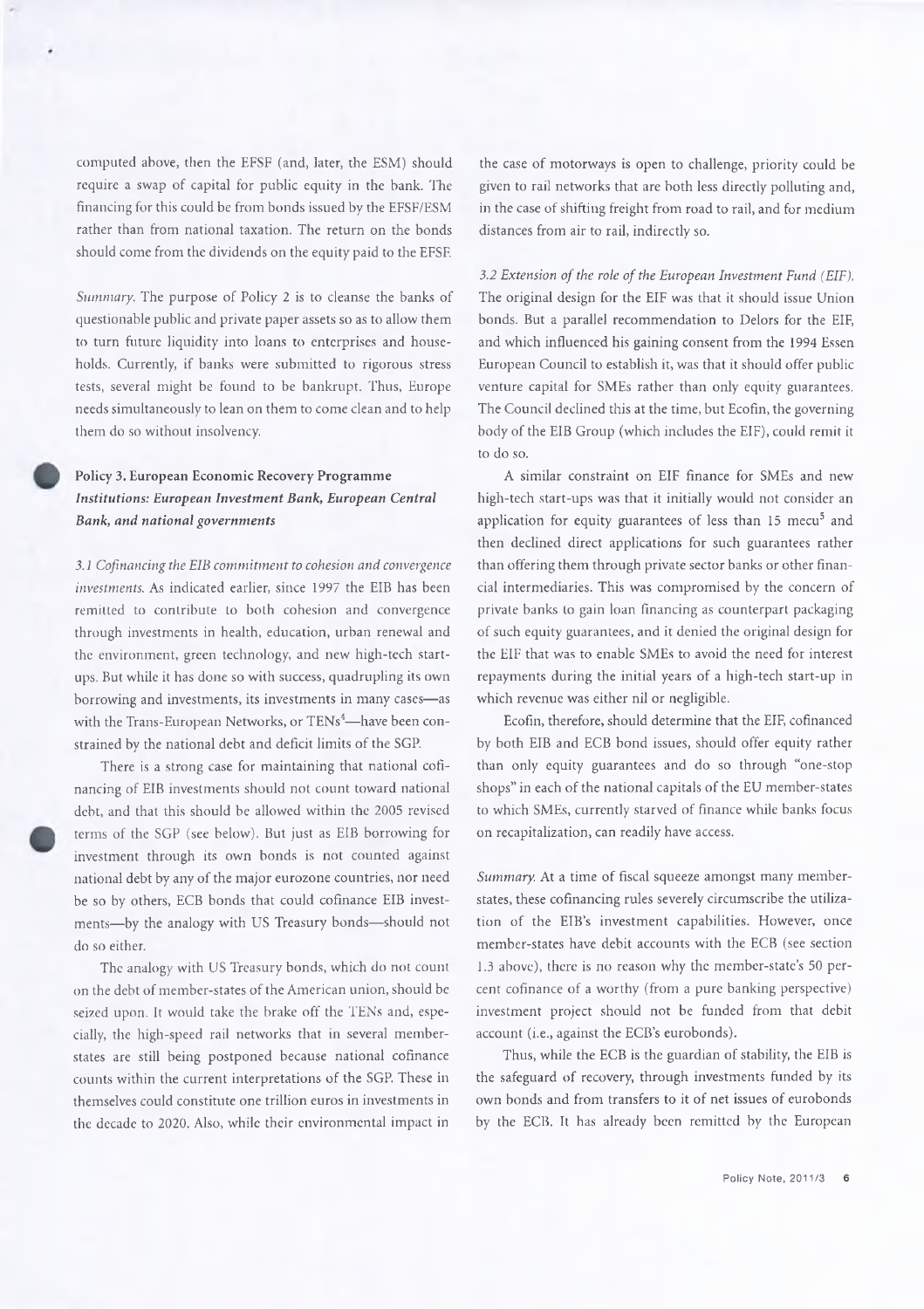Council to invest not only in infrastructure but also in areas of social cohesion, including health, education, urban renewal, environment, green technologies, and support for SMEs—all of which have been part of the joint EIB-EIF criteria since the Lisbon Special European Council in 2000. Moreover, the EIF as recommended above—should offer equity capital to new high-tech start-ups in addition to venture-capital guarantees.

#### **4. Regional and Global Implications**

Our "Modest Proposal" outlines a three-pronged, comprehensive solution to the eurozone crisis that respects three principles: (1) addressing the three main dimensions of the current crisis rather than only that of sovereign debt, (2) restructuring both a share of sovereign debt and that of banks, and (3) no fiscal transfer of taxpayers' money. Additionally, it requires no moves toward federation, no fiscal union, and no transfer union. It is in this sense that it deserves the epithet *modest.*

Three existing European institutions are involved. First, the tranche transfer to the ECB stabilizes the debt crisis. Second, the EFSF is relieved of the role of dealing with the member-states' sovereign debt and, instead, acquires the role of recapitalizing stress-tested banks (in exchange for equity). Third, the EIB is given the role of effecting a New Deal for Europe, drawing upon a mix of its own bonds and the new eurobonds. In effect, the EIB graduates into a European surplus-recycling mechanism, a mechanism without which no currency union can survive for long. But this also has global implications.

There are major structural asymmetries not only within the European Union but also between different regions of the global economy. Some of these range wider than the terms of reference of this proposal.

For example, consider the Ricardian hypothesis that the pursuit of comparative advantage will maximize welfare for all economies. This hypothesis relies (as Ricardo himself demonstrated) on the assumption of perfect capital immobility. This was not the case even in Ricardo's paradigmatic example of English cloth and Portuguese wine, where the port trade was developed by English capital (Churchill's, Croft's, Offley's, and others'). Since World War II, evidence provided by the UN Conference on Trade and Development has shown that it has been foreign direct investment, not comparative advantage, that has driven global trade. China's structural trade surplus is not merely due to its exchange rate. It has combined FDI inflows of

high technology capital with a literate but low-cost labor force, and world-class communications and infrastructure. This has realized the conditions for Adam Smith's "absolute advantage" in trade in a manner that cannot readily be offset solely by exchange rate changes. In turn, this makes the recycling of global surpluses more imperative if the G20 is to achieve the more balanced recovery of the world economy to which it aspires and which even a continental economy such as China needs, given that a major share of its GDP is export dependent.

Such a recycling of global surpluses to cofinance economic recovery can ensure that Europe sustains global trade while not putting the Union at risk, in view of the fact that, unlike the United States, it is broadly in balance with the rest of the world. But this also is relevant to a reversal of the beggar-thy-neighbor deflation of mutual spending and demand implicit in current EU responses to the sovereign debt crisis. For Europe now constitutes a third of the global economy. If it combines contraction of its own global demand with a serial default of its most indebted member-states, it would risk the disintegration of the eurozone, which would in turn bring about a terrible crisis of confidence not only in the EU's economic governance but also in markets. Then the risk of a double-dip recession may well exceed that of 2008, spill over to the United States, and restrain the growth and development of emerging economies such as China, Latin America, and India.

Lastly, issues of sustainable development, rather than simply GDP growth, are central to an agenda for avoiding the second trough of a double-dip recession, as are issues of economic and social inclusion—for not only Europe and the United States but also the emerging and less-developed economies. But these should be on the agenda of the G20, with Europe able to show that it can assure its own economic governance rather than be "mastered" by the credit rating agencies and the whims of speculative finance.

#### **5. Discussion**

The discussion that follows relates these themes to analytic issues missing from the current debate, and seeks to answer some of the questions that readers of earlier versions of the "Modest Proposal" have put to us over the past months.

5*.1 The fallacy of the crowding-out hypothesis.* The "crowdingout hypothesis" lies behind every recent EU policy for dealing with the sovereign debt crisis. It assumes that public spending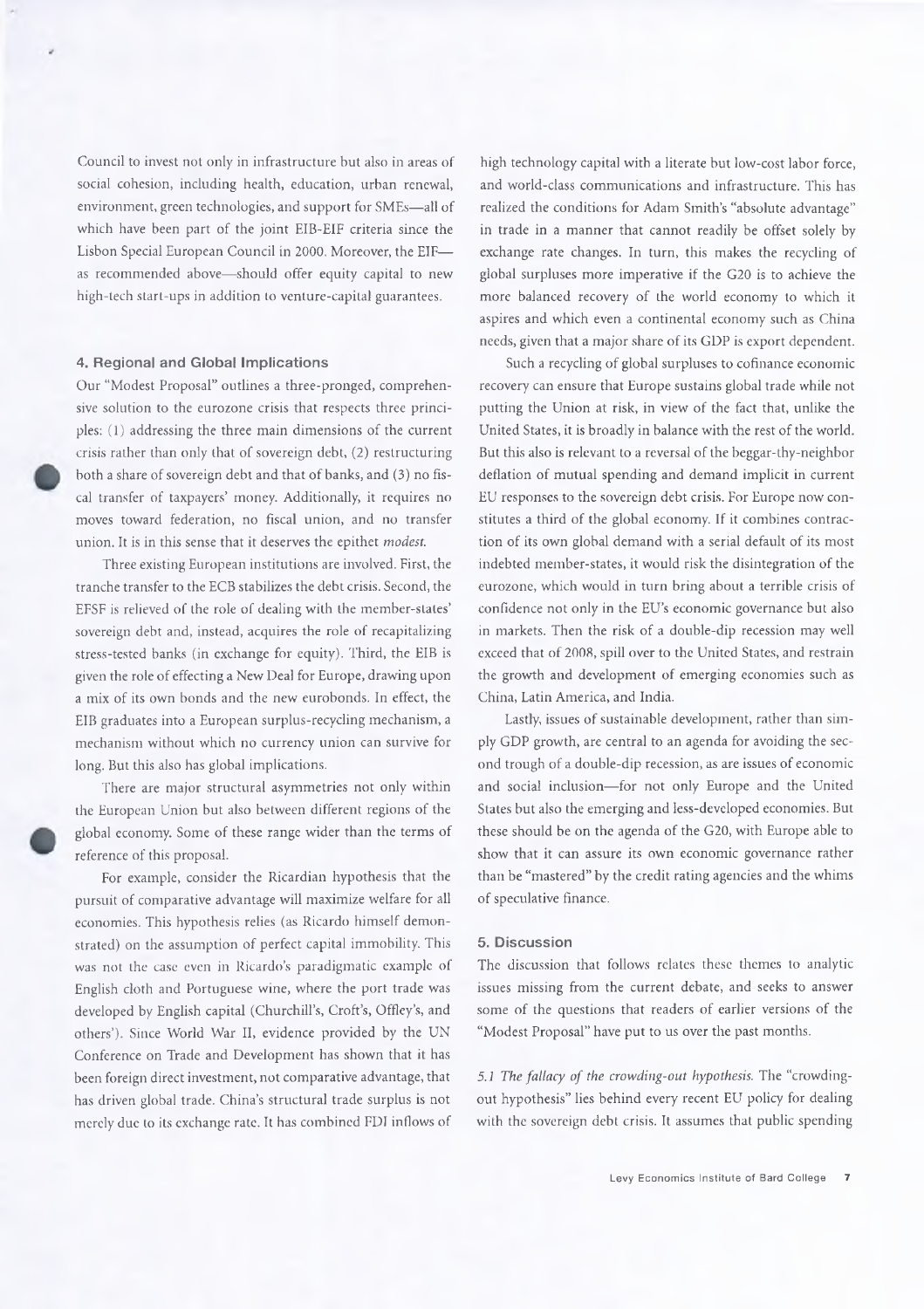drains rather than sustains the private sector and crowds out private sector investment, jobs, and incomes. The fallacy in this thinking is not that this may be the case, but that even Milton Friedman admitted that this would occur only *at full employment,* which we do not have. So far, every cut in public expenditure in Greece, Ireland, Portugal, and Spain has reduced investment and employment. In short, the EU is adopting policies of cuts based on a theoretical assumption that is false.

*5.2 The neglect of negative and positive multipliers.* For Friedman to claim that public investment and spending "crowds out" the private sector, he had to ignore John Maynard Keynes's claim for multipliers. Multipliers from public expenditures and investment generate jobs (employment multipliers), incomes (income multipliers), taxes from people engaged in work rather than unemployed and claiming benefits (fiscal multipliers), and demand for both investment goods and services from private sector firms (matrix multipliers).

Under Friedman's influence, the study of multipliers went out of fashion. But recent findings from the Observatoire Français des Conjonctures Économiques show that fiscal multipliers range from over 1 for Germany to nearly 2 for France, with a UK investment multiplier of over 3 (Table 1). This means that negative multipliers from cutting spending and investment would mean a contraction of European economies several multiples above the cuts themselves.

5.3 *Lessons from the New Deal.* As we have repeatedly stressed, a key historical context is the contrast between what eurozone governments are attempting now and what the United States accomplished in the 1930s with the New Deal. The Roosevelt administration did not seek to put the US economy on a path to recovery by cutting public expenditure. Indeed, when it temporarily sought to balance the federal budget, based on evidence that the crisis had subsided in certain states and sectors of the American economy, recovery stalled and, in 1938, the crisis was back with a vengeance everywhere.

Europe, we are afraid, is about to learn the same lesson the hard way. But there is another, even more crucial, lesson that European leaders must learn: the only way of dealing with a debt crisis during a recession is by restructuring debt rationally and in a top-down fashion, utilizing innovative instruments in order to channel new borrowing toward the mobilization of investment (both public and private, in which positive multipliers have a key role to play). In the US case, this involved borrowing to invest in infrastructure and social projects through the issuance of US Treasury bills (or bonds).

At this point, it is important to compare and contrast the two approaches. Europe is forcing upon its surplus states the task of raising (or guaranteeing) loans for the deficit states that are to be used not for investment purposes but to repay the quasi-bankrupt banks—banks whose books are so problematic that they hoard whatever funding they receive, thus behaving like black holes, absorbing, and wasting, the continent's economic dynamism.

Moreover, to receive these loans, the deficit states are compelled to cut public expenditure at a time of closures of firms and rising unemployment. In turn, the accelerating recession causes a greater shift of capital and people from the deficit to the surplus states while, in aggregate, demand falls throughout the Union.

*5.4 Not yet federal.* Had Roosevelt followed that model, instead of issuing US Treasury bills to fund the recovery, he would have

| Researchers            | Country | Multiplier  | Short-Term | Long-Term |
|------------------------|---------|-------------|------------|-----------|
|                        |         |             |            |           |
| Perotti (2004)         | Germany | Expenditure | 1.3        | 1.1       |
| Biau and Girard (2005) | France  | Expenditure | $\vert A$  | 1.8       |
| Giordano et al. (2006) | Italy   | Expenditure | 1.7        |           |
| Creel et al. (2007)    | UK      | Investment  | $-$        | 3.1       |
|                        |         |             |            |           |

**Table 1** Multipliers from Public Expenditures and Investments

*Source:* Observatoire Français des Conjonctures Économiques (2009)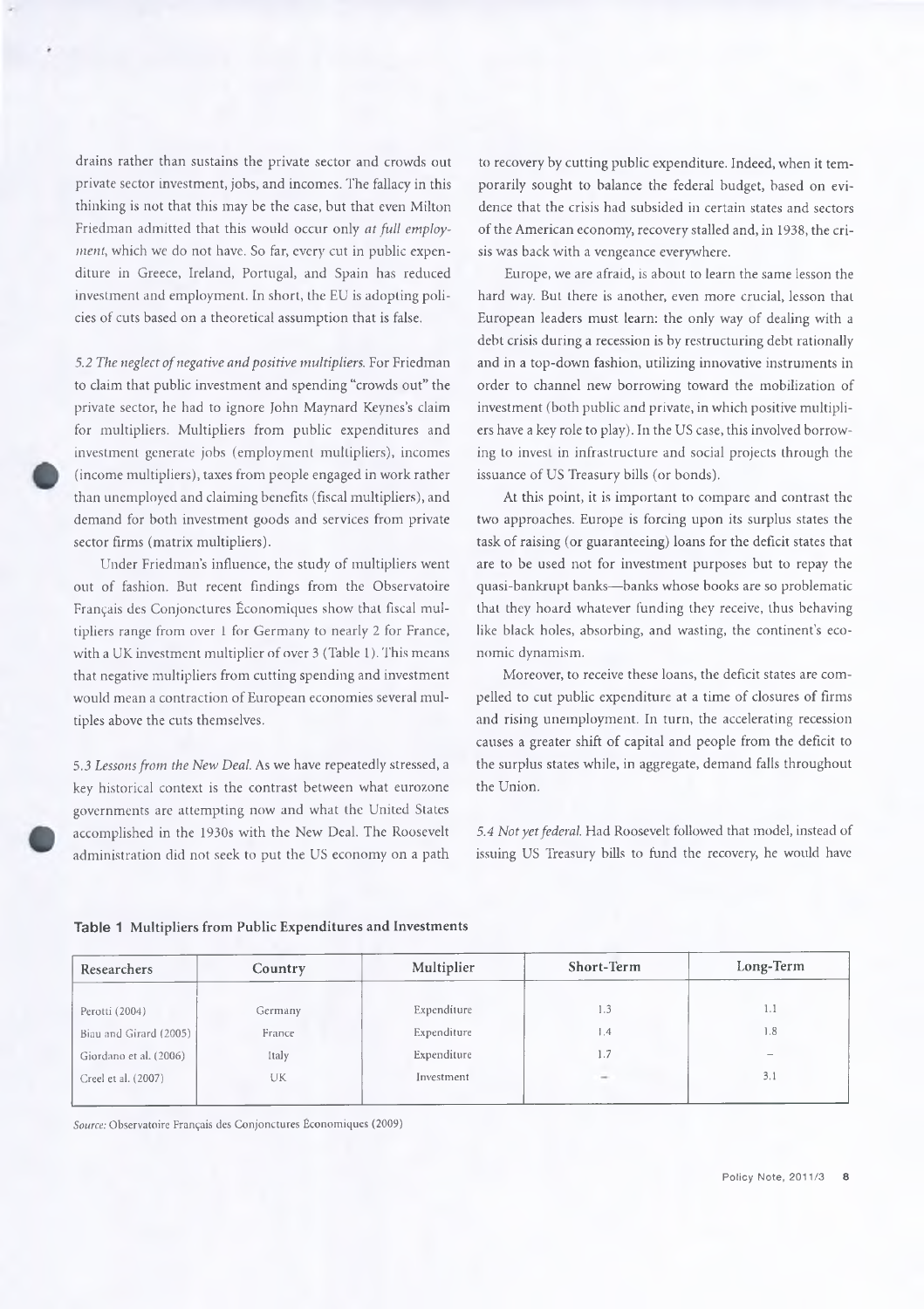forced California and the State of New York to guarantee loans for Illinois and Ohio that would be dispensed if only the latter experienced reduced state and federal investment on their territory. It would have been a recipe for disaster that not even Roosevelt's predecessor (Herbert Hoover) would have fathomed. And yet, this is precisely what we are witnessing in the eurozone as a type of sinister medicine that, rather than curing, is deepening the current crisis.

In due course, some EU member-states may seek yet closer union on a federal basis. But this is not for tomorrow. The current proposal has the merit of being confederal rather than supranational. But whether Europe is federal or not, it needs immediately to cut its current Gordian knot on debt, rather than vainly seek to unravel it.

Policy 1 of the "Modest Proposal" is strategic but requires no change to existing Treaties (sec below). Policy 2 addresses the banking crisis through an existing institution (the EFSF). Policy 3 enables the European Investment Bank to be the driver of a New Deal-modeled recovery.

5.5 *The tranche transfer, economic recovery, and the SGP.* One of the main implications of a transfer of a tranche of sovereign debt of up to 60 percent of GDP to the EU is that the remaining national debt of most member-states would be SGP compliant without further revision of its rules.

The revised SGP of March 2005 already allows that leeway will be given where countries spend on efforts to "foster international solidarity and to achieving European policy goals, notably the reunification of Europe if it has a detrimental effect on the growth and fiscal burden of a member-state."

There are four provisions within this text. The latter two were called for by Germany because of its own reunification. To take them in order:

(i) The European Economic Recovery Programme clearly is a "European policy goal" that has been adopted by governments and endorsed by the European Parliament.

(ii) There has been a "detrimental fiscal burden" for most member states since they salvaged the toxic debt of major European banks.

(iii) There will be a "detrimental effect on the growth" of member states if fiscal deficits are halved by 2013.

(iv) A beggar-thy-neighbor deflation in a third of the global economy (i.e., in the EU), if not offset by a counter-recessionary recovery program, will do nothing if not "foster international solidarity."

A tranche transfer to the ECB enabling the EU to offset (a) the "detrimental fiscal burden" for most member-states (since they salvaged banks) and (b) the "detrimental effect on the growth" of member-states cutting fiscal deficits therefore is compatible with the revised SGP. Net eurobond issues by the ECB also are compatible with the "European policy goal" of the European Economic Recovery Programme and fostering "international solidarity."

*5.6 Does the proposed tranche transfer require Treaty changes?* The answer is no. The relevant treaties, from Maastricht to Lisbon, do not allow:

(i) The *purchase* of member-state bonds by the ECB, which effectively rules out the financing of memberstates from the "center."

(ii) Cross-financing between member-states—the "no-bailout" clause that renders each member-state wholly liable for its debts (in association with *i* above).

But the treaties therefore do not disallow a tranche transfer, since, at the time, no one had considered that there could be the need for one. Yet nor, therefore, is a Treaty amendment needed for such a tranche transfer now rather than a European Council decision, whether or not on the formal recommendation of Ecofin, that this constitutes a "general economic policy of the Union in order to contribute to the achievement of [its] objectives," of which survival of the eurozone clearly is one and the European Economic Recovery Programme is another.

By contrast, both provisions *(i)* and *(ii)* above have been disregarded as a result of the crisis. The ECB has been forced to purchase bonds (albeit in the secondary markets), while debt buyouts involve cross financing of debt between member states, which our tranche transfer would not.

The same disregard for Treaty provisions is implicit in the provision that an ESM (if established by 2013) should purchase more bonds in the primary markets and, since a new institution, would require a Treaty amendment which not only comes with no guarantees that it will carry the needed consent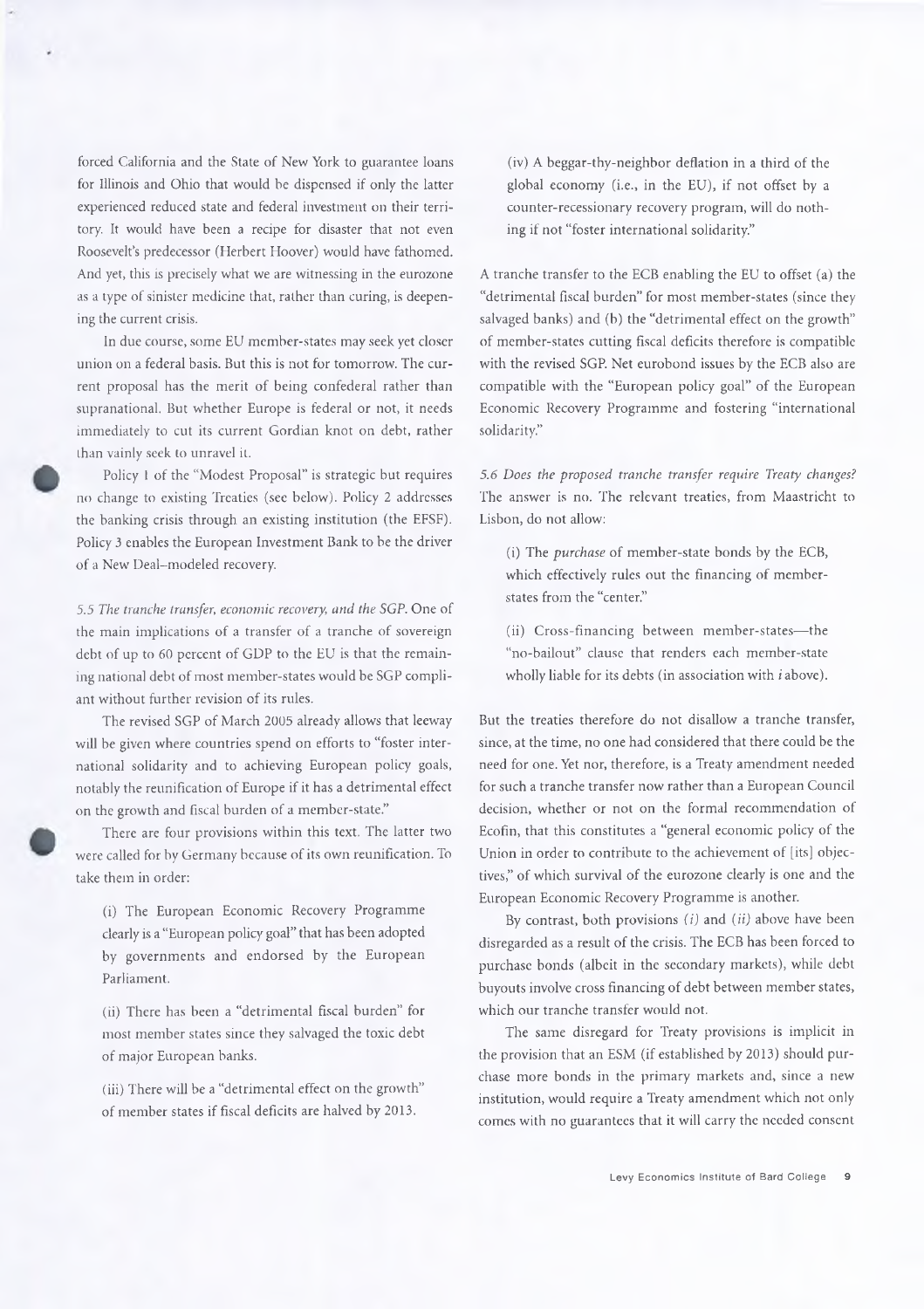of all eurozone parliaments but also risks rejection by the German Constitutional Court.

The tranche transfer we are proposing is thus far closer to both the spirit and the letter of the law compared to current practice. It is neither a bond purchase nor a form of direct financing. If the ECB could create, under current treaties, a portfolio of bonds purchased in the secondary markets, it can create another one in which the transferred tranches of hitherto sovereign national debt will reside. These are not new bonds, they are not bonds *purchased* by the ECB, and they do not constitute any form of fiscal transfer as long as they continue to be serviced, long term, and, in a fiscally neutral manner, by the memberstates. Thus, Policy 1 is not in breach of the Treaties, whereas both the current ECB assets-purchase program and the EFSF are.

Similarly, net bond issues by the ECB to cofmance the European Economic Recovery Programme jointly with the EIB are not purchased by the ECB but would be funded by non-EU central banks and sovereign wealth funds. Nor need they be guaranteed by member-states in a manner that would need to be underwritten by taxpayers' money in the event of a default (any more than EIB bonds or US Treasury bonds are).

*5.7 Do we need a common debt agency?* Should there be a common European debt agency that issues all euro-area bonds under strict rules (e.g., debt breaks, constitutional amendments, and balanced-budget conditions)?

We propose that there should not, both because this would be strongly deflationary, and also because it is not needed either for the tranche transfer or to achieve a European recovery program.

Take, for instance, ECB Governor Lorenzo Bini Smaghi's proposal to create a European agency that issues, centrally, all government bonds on behalf of the member-states. This is a welcome addition to the debate on eurobonds that has broken out only since parallel proposals were put forward by Juncker and Tremonti in December. But the Smaghi proposal comes with strict central control of member-states' finances. Given that the EU is not a federal state, and thus does not feature a democratically accountable department of the treasury, allowing a central debt agency (possibly under the aegis of the ECB and the European Commission) to set the limits of memberstate borrowing would be extremely deflationary, especially during an economic downturn.

Given that our Policy 1 introduces eurobonds as a means of financing only the Maastricht-compliant debts of member-

states, and Policy 3 extends the use of these ECB-issued eurobonds only for investment projects that have already been approved (on both banking and cohesion criteria) by both the European Council and the European Investment Bank, there is no case for a new, centralized federal debt agency. Member-state borrowing over and above the Maastricht limit will carry its own market-determined risk premium.

*5.8* is *Policy 1 inflationary?* A response to Policy 1 is that the tranche transfer we suggest may prove inflationary or, at the very least, that it will bring pressure to bear upon the euro's international standing (and, thus, its value relative to the US dollar and other international currencies).

Too much money chasing too few goods can generate demand-pull inflation, but shifting savings into investments does not, unless an economy is already at full capacity—a state of things that is as far from current reality as one can imagine (consider the currently high structural unemployment of the vast majority of member-states).

Scarcity and cost-push pressure can also be inflationary. But there is no cost-push inflation from wages, not even in Germany (where average wage increases have failed to breach the 2 percent level). Where there is inflation this is for other structural and speculative reasons: structural in the sense that demand for fuels from agriculture has pushed up the price of food, while demand for food (and other commodities with high growth) from the successful emerging economies has caused a combination of both precautionary and speculative buying on forward markets.

Rather than a tranche transfer or net issues of eurobonds being inflationary, we submit the opposite to be true. First, the tranche transfer we recommend will be monetarily neutral for two reasons: it will require no money supply increase (indeed, it will reduce the current pressures on the ECB's money supply since it will render unnecessary the continuation of the ECB's bond purchases in the secondary markets), and it will be selffinancing (since the member-states, on whose behalf the eurobonds will be issued, will service the eurobonds over the long term).

Second, the issue of long-term eurobonds is not equivalent to printing money but to shifting global savings into European investments through euro denominated paper of the highest calibre.